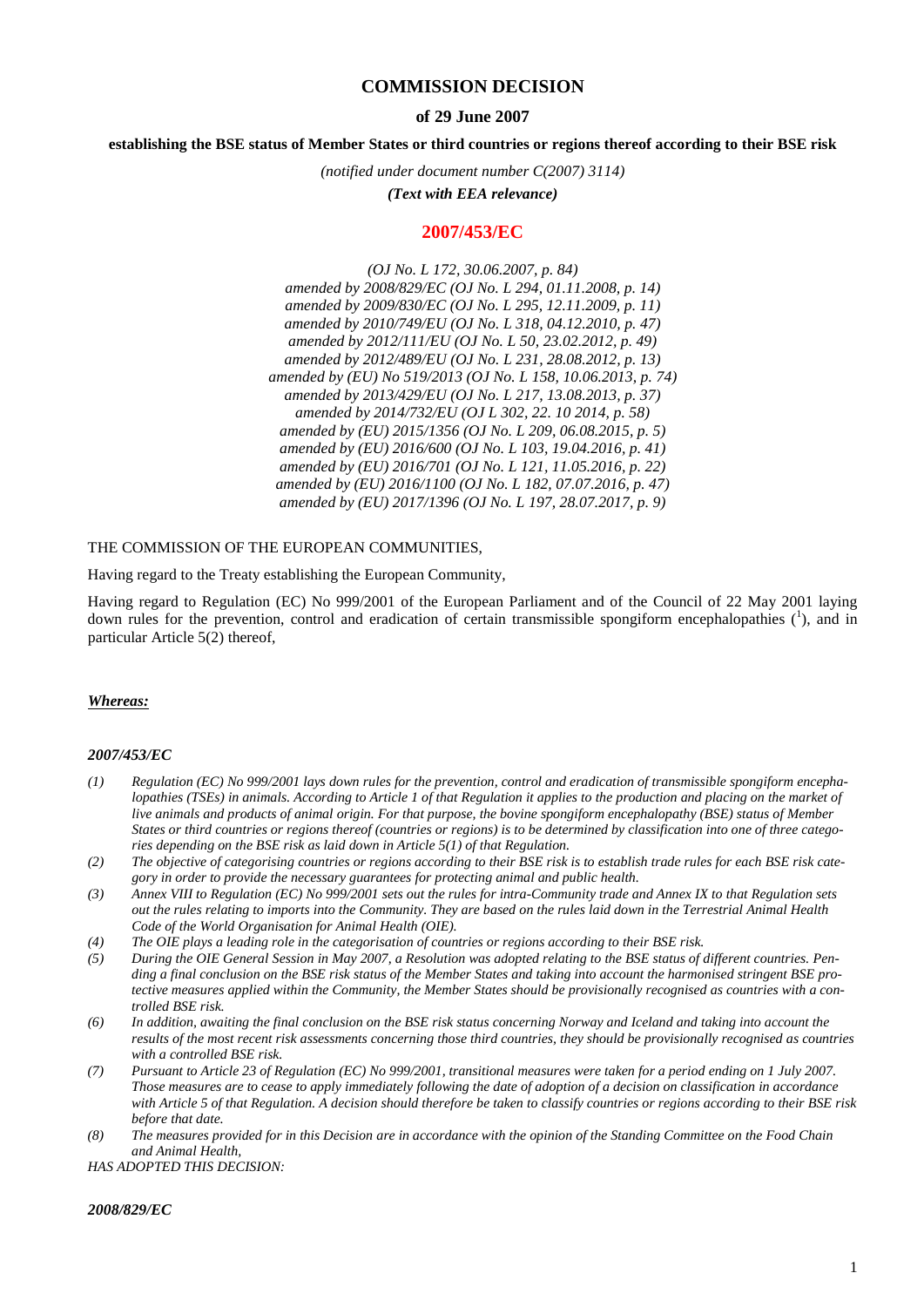- *(1) Regulation (EC) No 999/2001 lays down rules for the prevention, control and eradication of transmissible spongiform encephalopathies (TSEs) in animals. It applies to the production and placing on the market of live animals and products of animal origin. For that purpose, the bovine spongiform encephalopathy (BSE) status of Member States or third countries or regions thereof ('countries or regions') is to be determined by classification into one of three categories depending on the BSE risk involved, namely a negligible BSE risk, a controlled BSE risk and an undetermined BSE risk.*
- *(2) The Annex to Commission Decision 2007/453/EC of 29 June 2007 establishing the BSE status of Member States or third countries or regions thereof according to their BSE risk lists countries or regions according to their BSE risk status.*
- *(3) Pending the final conclusion on the BSE risk status of the Member States, all Member States were provisionally recognised as countries with a controlled BSE risk as laid down in Decision 2007/453/EC. During the OIE General Session in May 2008, a Resolution was adopted relating to the BSE status of different countries. The Annex to Decision 2007/453/EC should therefore be brought in line with the recommendations of the Resolution of the OIE. Pending a final conclusion on the BSE risk status of certain Member States and taking into account the harmonised stringent BSE protective measures applied within the Community, those Member States should remain provisionally recognised as countries with a controlled BSE risk.*
- *(4) Decision 2007/453/EC should therefore be amended accordingly.*
- *(5) The measures provided for in this Decision are in accordance with the opinion of the Standing Committee on the Food Chain and Animal Health,*

*HAS ADOPTED THIS DECISION:*

#### *2009/830/EC*

- *(1) Regulation (EC) No 999/2001 lays down rules for the prevention, control and eradication of transmissible spongiform encephalopathies (TSEs) in animals. For that purpose, the bovine spongiform encephalopathy (BSE) status of Member States or third countries or regions thereof (countries or regions) is to be determined by classification into one of three categories depending on the BSE risk involved, namely a negligible BSE risk, a controlled BSE risk and an undetermined BSE risk.*
- *(2) The Annex to Commission Decision 2007/453/EC of 29 June 2007 establishing the BSE status of Member States or third countries or regions thereof according to their BSE risk lists countries or regions according to their BSE risk status.*
- *(3) The World Organisation for Animal Health (OIE) plays a leading role in the categorisation of countries or regions according to their BSE risk. The list in the Annex to Decision 2007/453/EC takes account of Resolution No XXI — Recognition of the Bovine Spongiform Encephalopathy Status of Members — adopted by the OIE in May 2008 regarding the BSE status of Member States and third countries.*
- *(4) Decision 2007/453/EC currently lists Finland and Sweden as having a negligible BSE risk and all other Member States as having a controlled BSE risk. It also lists the BSE status of third countries. In May 2009, the OIE adopted Resolution No XXII — Recognition of the Bovine Spongiform Encephalopathy Risk Status of Members. That Resolution recognised Chile as having a negligible BSE risk and Colombia and Japan as having a controlled BSE risk. The list in Decision 2007/453/EC should therefore be amended to be brought into line with that Resolution as regards those three third countries. However, pending a final conclusion of the OIE on the BSE risk status of all Member States and taking into account the harmonised stringent BSE protective measures applied within the Community, no changes should at present be made as regards the recognised BSE status of the Member States.*
- *(5) Decision 2007/453/EC should therefore be amended accordingly.*
- *(6) The measures provided for in this Decision are in accordance with the opinion of the Standing Committee on the Food Chain and Animal Health,*

*HAS ADOPTED THIS DECISION:*

## *2010/749/EU*

- *(1) Regulation (EC) No 999/2001 lays down rules for the prevention, control and eradication of transmissible spongiform encephalopathies (TSEs) in animals. For that purpose, the bovine spongiform encephalopathy (BSE) status of Member States or third countries or regions thereof (countries or regions) is to be determined by classification into one of three categories depending on the BSE risk involved, namely a negligible BSE risk, a controlled BSE risk and an undetermined BSE risk.*
- *(2) The Annex to Commission Decision 2007/453/EC of 29 June 2007 establishing the BSE status of Member States or third countries or regions thereof according to their BSE risk lists countries or regions according to their BSE risk status.*
- *(3) The World Organisation for Animal Health (OIE) plays a leading role in the categorisation of countries or regions according to their BSE risk. The list in the Annex to Decision 2007/453/EC takes account of Resolution No XXII — Recognition of the Bovine Spongiform Encephalopathy Status of Members — adopted by the OIE in May 2009 regarding the BSE status of Member States and third countries.*
- *(4) In May 2010, the OIE adopted Resolution No 18 — Recognition of the Bovine Spongiform Encephalopathy Risk Status of Members. That Resolution recognised India and Peru as having a negligible BSE risk and Panama and South Korea as having a controlled BSE risk. The list in the Annex to Decision 2007/453/EC should therefore be amended to be brought into line with that Resolution as regards those third countries.*
- *(5) Decision 2007/453/EC should therefore be amended accordingly.*
- *(6) The measures provided for in this Decision are in accordance with the opinion of the Standing Committee on the Food Chain and Animal Health,*

*HAS ADOPTED THIS DECISION:* 

## *2012/111/EU*

*(1) Regulation (EC) No 999/2001 lays down rules for the prevention, control and eradication of transmissible spongiform encephalopathies (TSEs) in animals. For that purpose, the bovine spongiform encephalopathy (BSE) status of Member States or third countries or regions thereof ('countries or regions') is according to Article 5(1) and Annex II to Regulation (EC) No 999/2001 to be determined by classification into one of three categories depending on the BSE risk involved, namely a negligible BSE risk, a controlled BSE risk and an undetermined BSE risk.*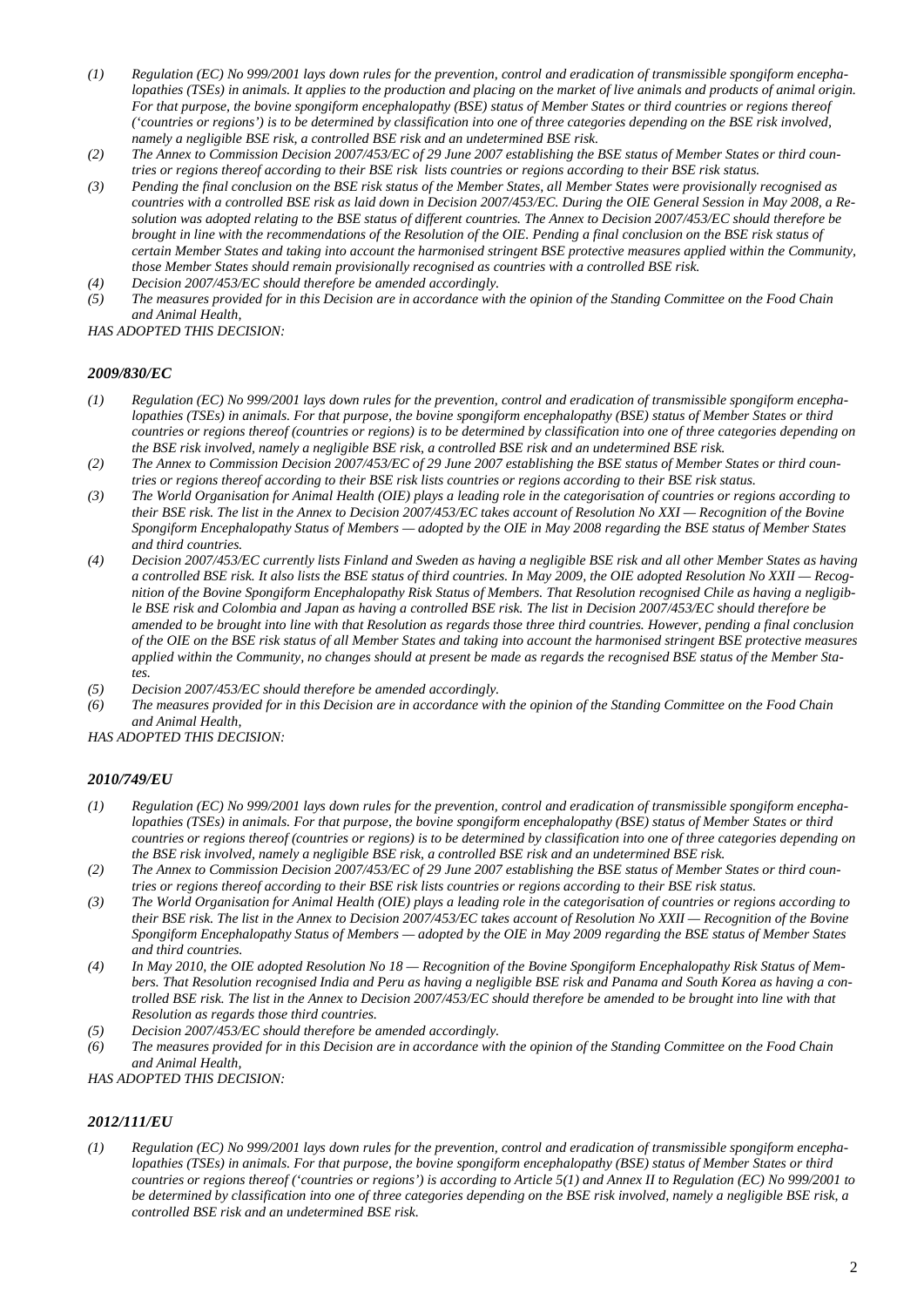- *(2) The Annex to Commission Decision 2007/453/EC of 29 June 2007 establishing the BSE status of Member States or third countries or regions thereof according to their BSE risk lists countries or regions according to their BSE risk status.*
- *(3) The World Organisation for Animal Health (OIE) plays a leading role in the categorisation of countries or regions according to their BSE risk and employs criteria equivalent to those established in Annex II to Regulation (EC) No 999/2001. The list in the Annex to Decision 2007/453/EC takes account of Resolution No 18 – Recognition of the Bovine Spongiform Encephalopathy Risk Status of Members – adopted by the OIE in May 2010 regarding the BSE status of Member States and third countries.*
- *(4) In May 2011, the OIE adopted Resolution No 17 – Recognition of the Bovine Spongiform Encephalopathy Risk Status of Members. That Resolution recognised Denmark and Panama as having a negligible BSE risk. The list in the Annex to Decision 2007/453/EC should therefore be amended to be brought into line with that Resolution as regards those countries.*
- *(5) Decision 2007/453/EC should therefore be amended accordingly. (6) The measures provided for in this Decision are in accordance with the opinion of the Standing Committee on the Food Chain and Animal Health,*

*HAS ADOPTED THIS DECISION:*

## *2012/489/EU*

- *(1) Regulation (EC) No 999/2001 lays down rules for the prevention, control and eradication of transmissible spongiform encephalopathies (TSEs) in animals. For that purpose, the bovine spongiform encephalopathy (BSE) status of Member States or third countries or regions thereof ('countries or regions') is to be determined by classification into one of three categories depending on the BSE risk involved, namely a negligible BSE risk, a controlled BSE risk and an undetermined BSE risk.*
- *(2) The Annex to Commission Decision 2007/453/EC of 29 June 2007 establishing the BSE status of Member States or third countries or regions thereof according to their BSE risk lists countries or regions according to their BSE risk status.*
- *(3) The World Organisation for Animal Health (OIE) plays a leading role in the categorisation of countries or regions according to their BSE risk. The list in the Annex to Decision 2007/453/EC takes account of Resolution No 17 — Recognition of the Bovine Spongiform Encephalopathy Risk Status of Members — adopted by the OIE in May 2011 regarding the BSE status of Member States and third countries.*
- *(4) In May 2012, the OIE adopted Resolution No 16 — Recognition of the Bovine Spongiform Encephalopathy Risk Status of Member Countries. That Resolution recognised Austria, Belgium, Brazil and Colombia as having a negligible BSE risk, and Croatia and Nicaragua as having a controlled BSE risk. The list in the Annex to Decision 2007/453/EC should therefore be amended to be brought into line with that Resolution as regards those Member States and third countries.*
- *(5) Decision 2007/453/EC should therefore be amended accordingly.*
- *(6) The measures provided for in this Decision are in accordance with the opinion of the Standing Committee on the Food Chain and Animal Health,*

*HAS ADOPTED THIS DECISION:*

## *(EU) No 519/2013*

- *(1) Pursuant to Article 50 of the Act of Accession, where acts of the institutions adopted prior to accession require adaptation by reason of accession, and the necessary adaptations have not been provided for in the Act of Accession or its Annexes, the Commission, if the original act was adopted by the Commission, shall, to this end, adopt the necessary acts.*
- *(2) The Final Act of the Conference which drew up the Treaty of Accession indicated that the High Contracting Parties had reached political agreement on a set of adaptations to acts adopted by the institutions required by reason of accession and invited the Council and the Commission to adopt these adaptations before accession, completed and updated where necessary to take account of the evolution of the law of the Union.*
- *(3) The following Commission Regulations should therefore be amended accordingly:*
- *— in the field of the free movement of goods: Regulations (EC) No 1474/2000, (EC) No 1488/2001, (EC) No 706/2007, (EC) No 692/2008, (EU) No 406/2010, (EU) No 578/2010, (EU) No 1008/2010, (EU) No 109/2011, (EU) No 286/2011 and (EU) No 582/2011,*
- in the field of competition policy: Regulations (EC) No 773/2004 and (EC) No 802/2004,
- *— in the field of agriculture: Regulation (EEC) No 120/89, (EC) No 1439/95, (EC) No 2390/98, (EC) No 2298/2001, (EC) No 2535/2001, (EC) No 462/2003, (EC) No 1342/2003, (EC) No 1518/2003, (EC) No 793/2006, (EC) No 951/2006, (EC) No 972/2006, (EC) No 1850/2006, (EC) No 1898/2006, (EC) No 1301/2006, (EC) No 1964/2006, (EC) No 341/2007, (EC) No 533/2007, (EC) No 536/2007, (EC) No 539/2007, (EC) No 616/2007, (EC) No 1216/2007, (EC) No 1385/2007, (EC) No 376/2008, (EC) No 402/2008, (EC) No 491/2008, (EC) No 543/2008, (EC) No 555/2008, (EC) No 589/2008, (EC) No 617/2008, (EC) No 619/2008, (EC) No 720/2008, (EC) No 889/2008, (EC) No 1235/2008, (EC) No 1295/2008, (EC) No 1296/2008, (EC) No 147/2009, (EC) No 436/2009, (EC) No 442/2009, (EC) No 607/2009, (EC) No 612/2009, (EC) No 828/2009, (EC) No 891/2009, (EC) No 1187/2009, (EU) No 1272/2009, (EU) No 1274/2009, (EU) No 234/2010, (EU) No 817/2010 and Implementing Regulations (EU) No 543/2011, (EU) No 1273/2011, (EU) No 29/2012 and (EU) No 480/2012,*
- in the field of food safety, veterinary and phytosanitary policy: Regulations (EC) No 136/2004, (EC) No 911/2004, (EC) No *504/2008, (EC) No 798/2008, (EC) No 1251/2008, (EC) No 1291/2008, (EC) No 206/2009, (EU) No 206/2010, (EU) No 605/2010 and (EU) No 547/2011,*
- *— in the field of fisheries: Regulations (EC) No 2065/2001, (EC) No 2306/2002 and (EC) No 248/2009,*
- in the field of transport policy: Regulation (EU) No 36/2010,
- in the field of energy: Regulations (Euratom) No 302/2005 and (EC) No 1635/2006,
- in the field of taxation: Regulation (EC) No 684/2009 and Implementing Regulation (EU) No 79/2012,
- *— in the field of statistics: Regulations (EC) No 1358/2003, (EC) No 772/2005, (EC) No 617/2008, (EC) No 250/2009, (EC) No 251/2009, (EU) No 88/2011 and (EU) No 555/2012,*
- in the field of environment: Implementing Regulation (EU) No 757/2012,
- *— in the field of customs union: Regulations (EEC) No 2454/93, (EC) No 1891/2004 and Implementing Regulations (EU) No 1224/2011 and (EU) No 1225/2011,*
- in the field of external relations: Regulations (EC) No 3168/94 and (EC) No 1418/2007,
- *(4) The following Commission Decisions should therefore be amended accordingly:*
- in the field of the freedom of movement of persons: Decision 2001/548/EC,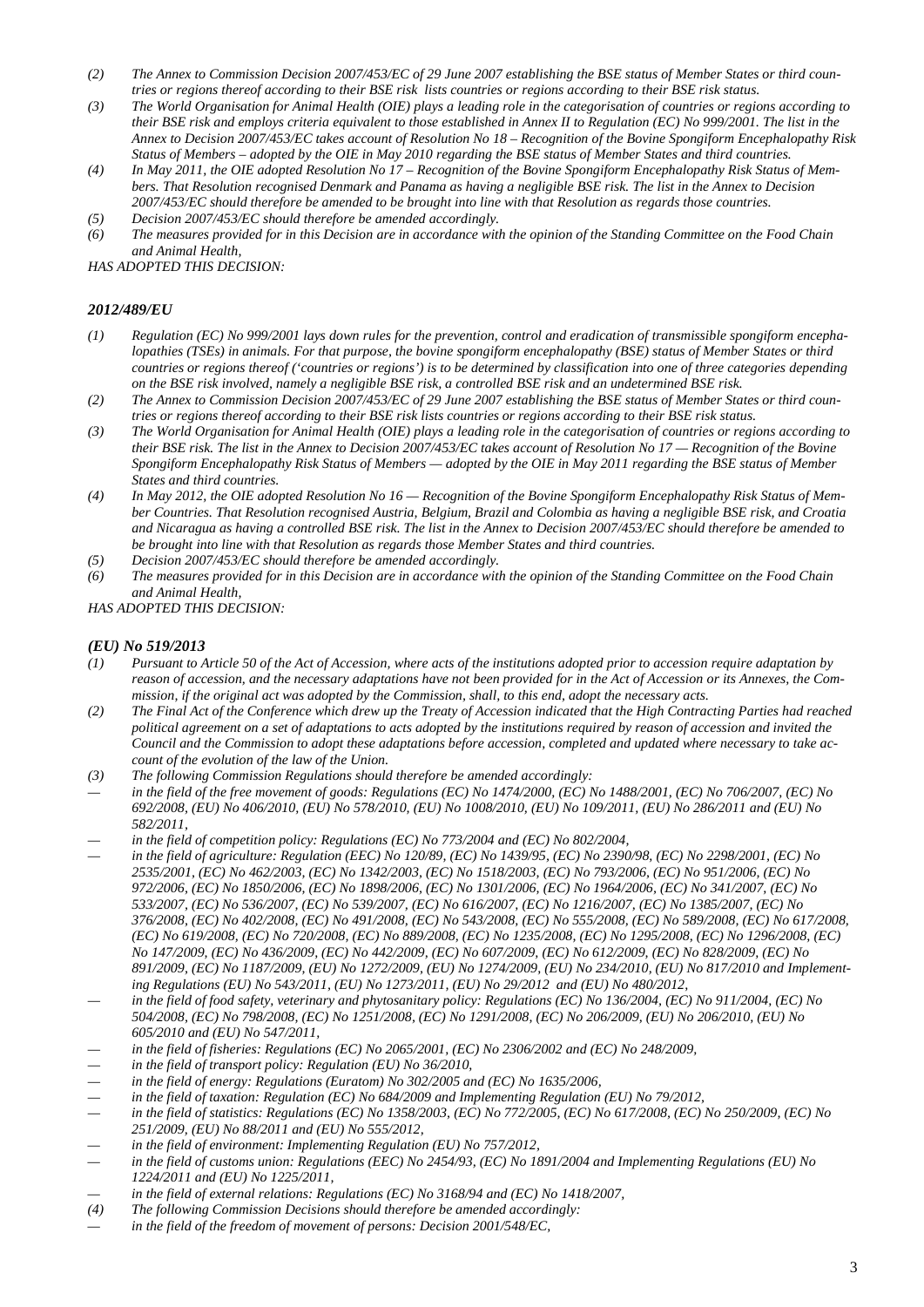- *— in the field of right of establishment and freedom to provide services: Decision 2009/767/EC,*
- in the field of company law: Decision 2011/30/EU,
- in the field of food safety, veterinary and phytosanitary policy: Decisions 92/260/EEC, 93/195/EEC, 93/196/EEC, 93/197/EEC, *97/4/EC, 97/252/EC, 97/467/EC, 97/468/EC, 97/569/EC, 98/179/EC, 98/536/EC, 1999/120/EC, 1999/710/EC, 2001/556/EC, 2004/211/EC, 2006/168/EC, 2006/766/EC, 2006/778/EC, 2007/25/EC, 2007/453/EC, 2007/777/EC, 2009/821/EC, 2010/472/EU, 2011/163/EU and Implementing Decision 2011/630/EU,*
- *— in the field of fisheries: Implementing Decision 2011/207/EU,*
- in the field of transport policy: Decision 2007/756/EC,
- in the field of statistics: Decisions 91/450/EEC, Euratom and 2008/861/EC,
- in the field of social policy and employment: Decisions 98/500/EC and 2008/590/EC,
- *— in the field of environment: Decisions 2000/657/EC, 2001/852/EC, 2003/508/EC, 2004/382/EC, 2005/416/EC, 2005/814/EC, 2009/875/EC, 2009/966/EC and Implementing Decision 2012/C 177/05,*
- in the field of foreign, security and defence policy: Decision 2001/844/EC, ECSC, Euratom,

*HAS ADOPTED THIS REGULATION:*

## *2013/429/EU*

- *(1) Regulation (EC) No 999/2001 provides that Member States, third countries or regions thereof ('countries or regions') are to be classified according to their bovine spongiform encephalopathy (BSE) status into one of three categories: negligible BSE risk, controlled BSE risk and undetermined BSE risk.*
- *(2) The Annex to Commission Decision 2007/453/EC lists countries or regions according to their BSE status.*
- *(3) The World Organisation for Animal Health (OIE) plays a leading role in the categorisation of countries or regions according to their BSE risk. The list in the Annex to Decision 2007/453/EC takes account of Resolution No 16 — Recognition of the Bovine Spongiform Encephalopathy Risk Status of Members — adopted by the OIE in May 2012.*
- *(4) In May 2013, the OIE adopted Resolution No 20 — Recognition of the Bovine Spongiform Encephalopathy Risk Status of Member Countries. That Resolution recognised Israel, Italy, Japan, the Netherlands, Slovenia and the United States as having a negligible BSE risk, and Costa Rica as having a controlled BSE risk. The list in the Annex to Decision 2007/453/EC should therefore be amended to be brought into line with that Resolution as regards those countries.*
- *(5) Decision 2007/453/EC should therefore be amended accordingly.*
- *(6) The measures provided for in this Decision are in accordance with the opinion of the Standing Committee on the Food Chain and Animal Health,*

## *2014/732/EU*

- *(1) Regulation (EC) No 999/2001 provides that Member States, third countries or regions thereof ('countries or regions') are to be classified according to their bovine spongiform encephalopathy (BSE) status into one of three categories: negligible BSE risk, controlled BSE risk and undetermined BSE risk.*
- *(2) The Annex to Commission Decision 2007/453/EC (2 ) lists countries or regions according to their BSE status.*
- *(3) The World Organisation for Animal Health (OIE) plays a leading role in the categorisation of countries or regions according to their BSE risk. The list in the Annex to Decision 2007/453/EC takes account of Resolution No 20 — Recognition of the Bovine Spongiform Encephalopathy Risk Status of Member Countries — adopted by the OIE in May 2013.*
- *(4) In May 2014, the OIE adopted Resolution No 18 — Recognition of the Bovine Spongiform Encephalopathy Risk Status of Mem*ber Countries (<sup>3</sup>). In addition to the Member States already listed in the Annex to Decision 2007/453/EC, that Resolution recog*nised Bulgaria, Estonia, Croatia, Latvia, Luxembourg, Hungary, Malta, Portugal, Romania and Slovakia as having a negligible BSE risk.*
- (5) In June 2014, the OIE suspended (<sup>4</sup>) the negligible BSE risk status for Romania, with effect from 27 June 2014, following a re*port received from the OIE Delegate of Romania on the detection of a BSE case in Romania.*
- *(6) The list in the Annex to Decision 2007/453/EC should therefore be amended to be brought into line with the Resolution No 18 adopted by the OIE in May 2014 and to take account of the subsequent OIE decision to suspend the negligible BSE risk status for Romania.*
- *(7) Decision 2007/453/EC should therefore be amended accordingly.*
- *(8) The measures provided for in this Decision are in accordance with the opinion of the Standing Committee on Plants, Animals, Food and Feed,*

#### *HAS ADOPTED THIS DECISION:*

#### *(EU) 2015/1356*

- *(1) Regulation (EC) No 999/2001 provides that Member States, third countries or regions thereof ('countries or regions') are to be classified according to their bovine spongiform encephalopathy (BSE) status into one of three categories: negligible BSE risk, controlled BSE risk and undetermined BSE risk.*
- *(2) The Annex to Commission Decision 2007/453/EC lists countries or regions according to their BSE status.*
- *(3) The World Organisation for Animal Health (OIE) plays a leading role in the categorisation of countries or regions according to their BSE risk. The list in the Annex to Decision 2007/453/EC takes account of Resolution No 18 — Recognition of the Bovine Spongiform Encephalopathy Risk Status of Member Countries — adopted by the OIE in May 2014 .*
- *(4) In May 2015, the OIE adopted Resolution No 21 — Recognition of the Bovine Spongiform Encephalopathy Risk Status of Member Countries. In addition to the Member States and European Free Trade Association countries already listed in the Annex to Decision 2007/453/EC, that Resolution recognised Cyprus, the Czech Republic, France, Liechtenstein and Switzerland as having a negligible BSE risk.*
- *(5) The list of countries in the Annex to Decision 2007/453/EC should therefore be amended to be brought in line with the Resolution No 21 adopted by the OIE in May 2015.*
- *(6) Decision 2007/453/EC should therefore be amended accordingly.*
- *(7) The measures provided for in this Decision are in accordance with the opinion of the Standing Committee on Plants, Animals, Food and Feed,*

*HAS ADOPTED THIS DECISION:*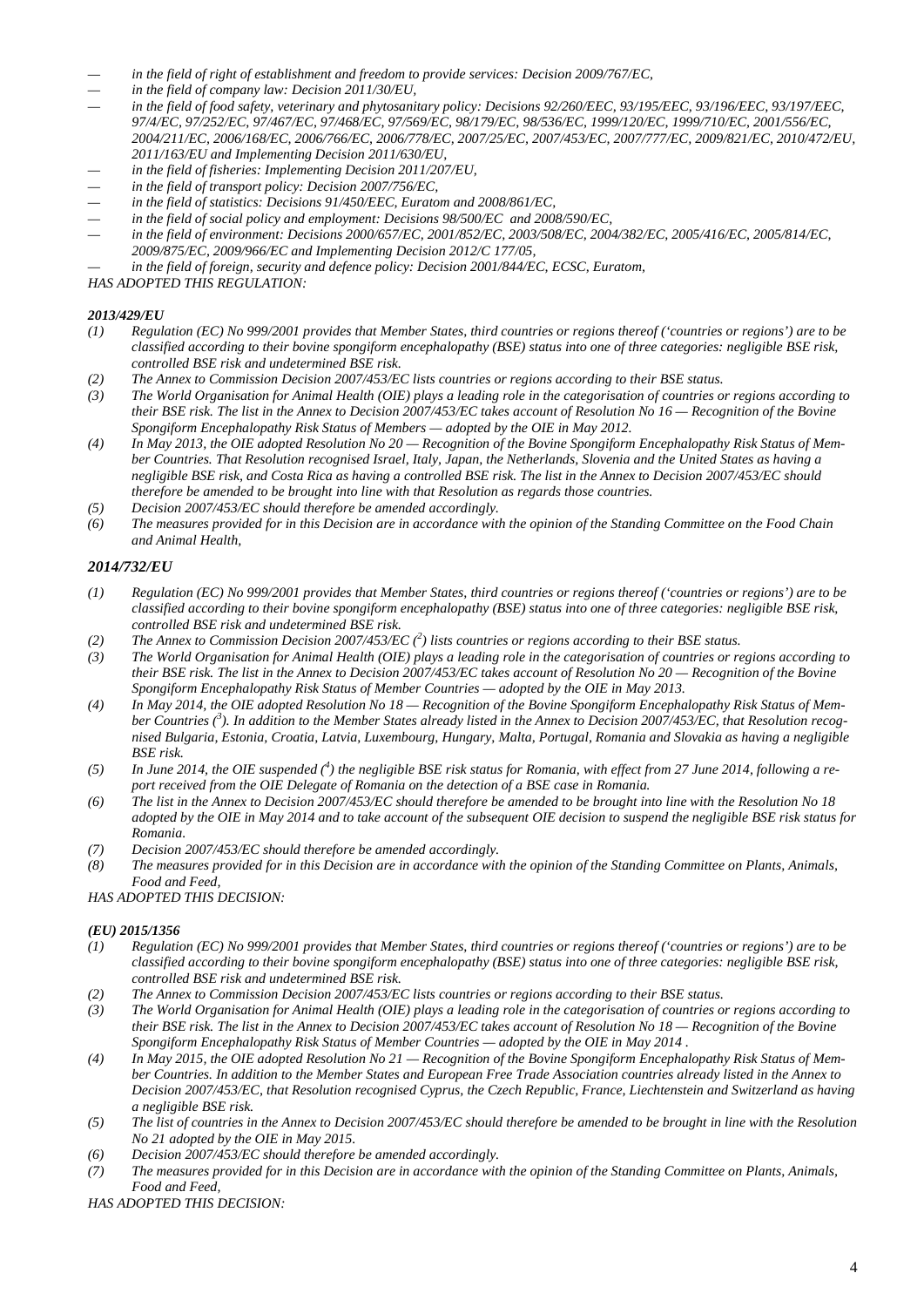## *(EU) 2016/600*

- *(1) Regulation (EC) No 999/2001 provides that Member States, third countries or regions thereof ('countries or regions') are to be classified according to their bovine spongiform encephalopathy (BSE) status into one of three categories: negligible BSE risk, controlled BSE risk and undetermined BSE risk.*
- *(2) The Annex to Commission Decision 2007/453/EC lists countries or regions according to their BSE status.*
- *(3) The World Organisation for Animal Health (OIE) plays a leading role in the categorisation of countries or regions according to their BSE risk.*
- *(4) In May 2014, the OIE General Assembly decided to grant 'negligible BSE risk' status to Romania in its Resolution No 18 — Recognition of the Bovine Spongiform Encephalopathy Risk Status of Member Countries . On 27 June 2014, the OIE Scientific Commission for Animal Diseases suspended that negligible BSE risk status due to the notification by Romania on 20 June 2014 of an atypical BSE case.*
- *(5) In May 2015, the OIE General Assembly amended the BSE Chapter of the OIE Terrestrial Animal Health Code ('the Code'), by adding the following sentence in Article 11.4.1 of the Code: 'For the purpose of official BSE risk status recognition, BSE excludes "atypical BSE" as a condition believed to occur spontaneously in all cattle populations at a very low rate'.*
- *(6) As the negligible BSE risk status of Romania had been suspended because of the detection of an atypical BSE case and as the new version of the Code excludes atypical BSE for the purpose of official BSE risk status recognition, the OIE Scientific Commission for Animal Diseases decided, with effect as from 8 December 2015, to reinstate the negligible BSE status of Romania.*
- *(7) To reflect that decision, the list of countries in the Annex to Decision 2007/453/EC should therefore be amended.*
- *(8) Decision 2007/453/EC should therefore be amended accordingly.*
- *(9) The measures provided for in this Decision are in accordance with the opinion of the Standing Committee on Plants, Animals, Food and Feed,*

#### *HAS ADOPTED THIS DECISION:*

#### *(EU) 2016/701*

- *(1) Regulation (EC) No 999/2001 provides that Member States, third countries or regions thereof ('countries or regions') are to be classified according to their bovine spongiform encephalopathy (BSE) status into one of three categories: negligible BSE risk, controlled BSE risk and undetermined BSE risk.*
- 
- *(2) The Annex to Commission Decision 2007/453/EC lists countries or regions according to their BSE status. (3) The World Organisation for Animal Health (OIE) plays a leading role in the categorisation of countries or regions according to their BSE risk.*
- *(4) On 26 May 2015, the OIE General Assembly adopted Resolution No 21 on the Recognition of the BSE Risk Status of Member Countries, which recognised France as having a negligible BSE risk status. On 4 August 2015, Decision 2007/453/EC was amended by Commission Implementing Decision (EU) 2015/1356 to reflect the negligible BSE risk status of France, and other countries, in EU law.*
- *(5) On 24 March 2016, France notified the Commission, the other Member States and the OIE of the detection of a case of classical BSE, in a bovine animal in France that was born in April 2011.*
- *(6) According to Article 11.4.3 of the OIE Terrestrial Animal Health Code, one of the conditions for granting and maintaining the negligible BSE risk status of a country is that, if there has been a classical BSE indigenous case in the country, every classical BSE indigenous cases was born more than 11 years ago. Therefore, following the notification by France confirming a case of classical BSE in a 5-year-old bovine animal, the OIE Scientific Commission for Animal Diseases suspended the negligible BSE risk status of France, as recognised by Resolution No 21, and reinstated France's previous status as a country with a controlled BSE risk, with effect from 25 March 2016.*
- *(7) To reflect that decision, the list of countries in the Annex to Decision 2007/453/EC should therefore be amended.*
- *(8) Decision 2007/453/EC should therefore be amended accordingly.*
- *(9) The measures provided for in this Decision are in accordance with the opinion of the Standing Committee on Plants, Animals, Food and Feed,*

## *HAS ADOPTED THIS DECISION:*

#### *(EU) 2016/1100*

- *(1) Regulation (EC) No 999/2001 provides that Member States, third countries or regions thereof ('countries or regions') are to be classified according to their bovine spongiform encephalopathy (BSE) status into one of three categories: negligible BSE risk, controlled BSE risk and undetermined BSE risk.*
- *(2) The Annex to Commission Decision 2007/453/EC lists the BSE status of countries or regions according to their BSE risk.*
- *(3) The World Organisation for Animal Health (OIE) plays a leading role in the categorisation of OIE Member Countries and zones by their BSE risk, according to the provisions of its Terrestrial Animal Health Code (Terrestrial Code).*
- *(4) On 27 May 2016, the OIE World Assembly of Delegates adopted Resolution No 20 titled 'Recognition of the Bovine Spongiform*  Encephalopathy Risk Status of Member Countries' (<sup>4</sup>). In addition to the countries previously recognised as having a negligible *BSE risk status, that Resolution recognised Costa Rica, Germany, Lithuania, Namibia and Spain as having a negligible BSE risk.*
- *(5) The list of countries or regions in the Annex to Decision 2007/453/EC should therefore be amended to recognise the negligible BSE risk status of these countries.*
- *(6) The Annex to Decision 2007/453/EC should therefore be amended accordingly.*
- *(7) The measures provided for in this Decision are in accordance with the opinion of the Standing Committee on Plants, Animals, Food and Feed,*

*HAS ADOPTED THIS DECISION:*

#### *(EU) 2017/1396*

- *(1) Regulation (EC) No 999/2001 provides that Member States, third countries or regions thereof (countries or regions) are to be classified according to their bovine spongiform encephalopathy (BSE) status into one of three categories: negligible BSE risk, controlled BSE risk and undetermined BSE risk.*
- *(2) The third subparagraph of Article 5(2) of Regulation (EC) No 999/2001 provides that if the World Organisation for Animal Health (OIE) has placed an applicant country in one of the three categories of BSE status, a reassessment of the Union categorisation may be decided.*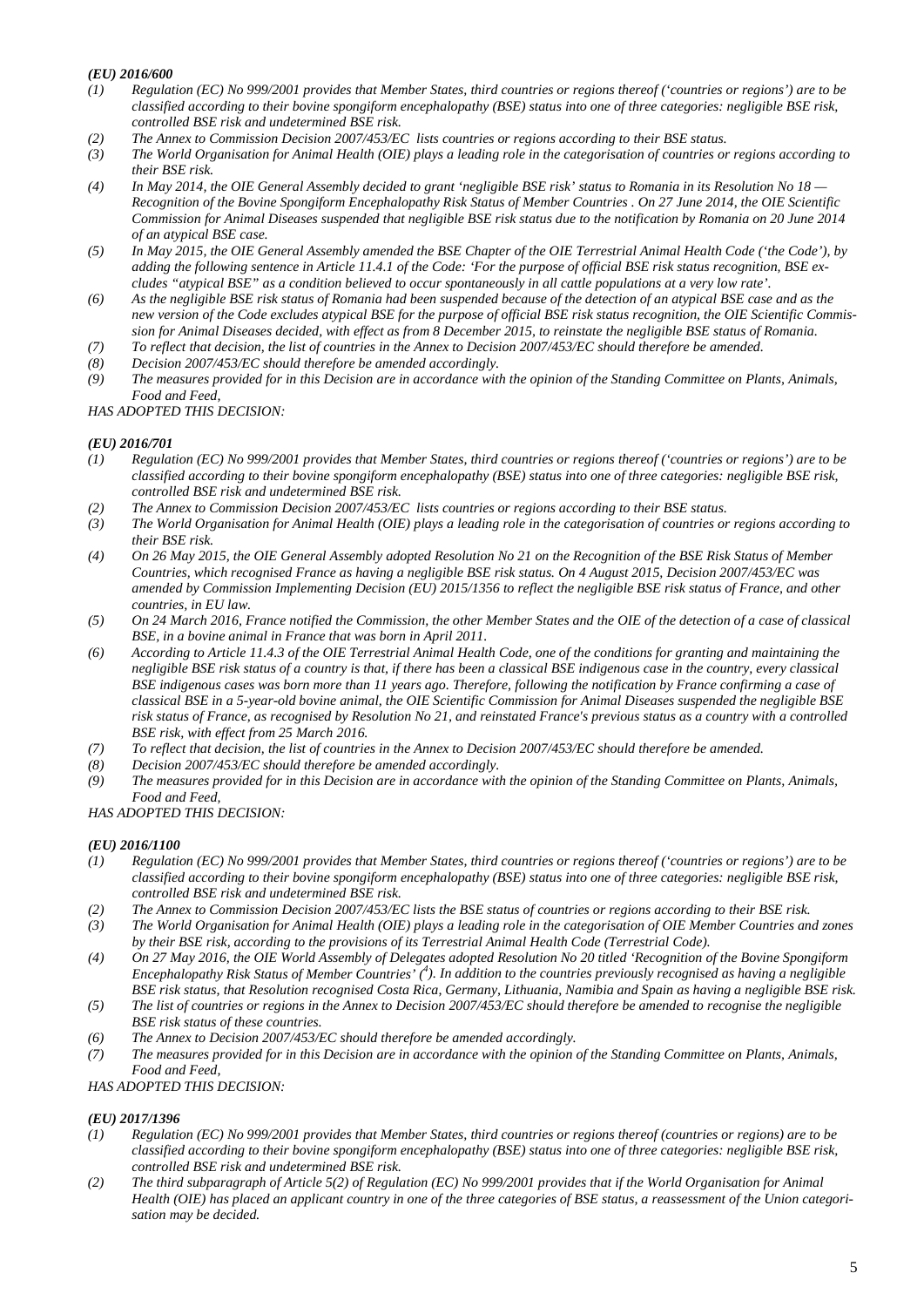- *(3) The Annex to Commission Decision 2007/453/EC lists the BSE status of countries or regions according to their BSE risk. Poland and the United Kingdom are currently listed in point B thereof under countries or regions with a controlled BSE risk.*
- *(4) The OIE plays a leading role in the categorisation of OIE Member Countries and zones by their BSE risk, in accordance with the provisions of its Terrestrial Animal Health Code (Terrestrial Code ).*
- *(5) On 23 May 2017, the OIE World Assembly of Delegates adopted Resolution No 26 on the Recognition of the Bovine Spongiform Encephalopathy Risk Status of Member Countries, in view of an entry into force on 26 May 2017. That Resolution recognised Poland, and also two zones of the United Kingdom, namely Northern Ireland and Scotland, as having a negligible BSE risk.*
- *(6) The list of countries or regions in the Annex to Decision 2007/453/EC should therefore be amended so that Poland and Northern Ireland and Scotland are listed in point A under countries or regions with a negligible BSE risk.*
- *(7) The Annex to Decision 2007/453/EC should therefore be amended accordingly.*
- *(8) The measures provided for in this Decision are in accordance with the opinion of the Standing Committee on Plants, Animals, Food and Feed,*

*HAS ADOPTED THIS DECISION:*

## *Article 1*

The BSE status of countries or regions according to their BSE risk is set out in the Annex.

#### *Article 2*

This Decision shall apply from 1 July 2007.

#### *Article 3*

This Decision is addressed to the Member States.

Done at Brussels, 29 June 2007.

 $\overline{\phantom{a}}$ 

## *For the Commission Markos KYPRIANOU Member of the Commission*

 $({}^1$ ) OJ L 147, 31.5.2001, p. 1. Regulation as last amended by Regulation (EC) No 1923/2006 (OJ L 404, 30.12.2006, p. 1).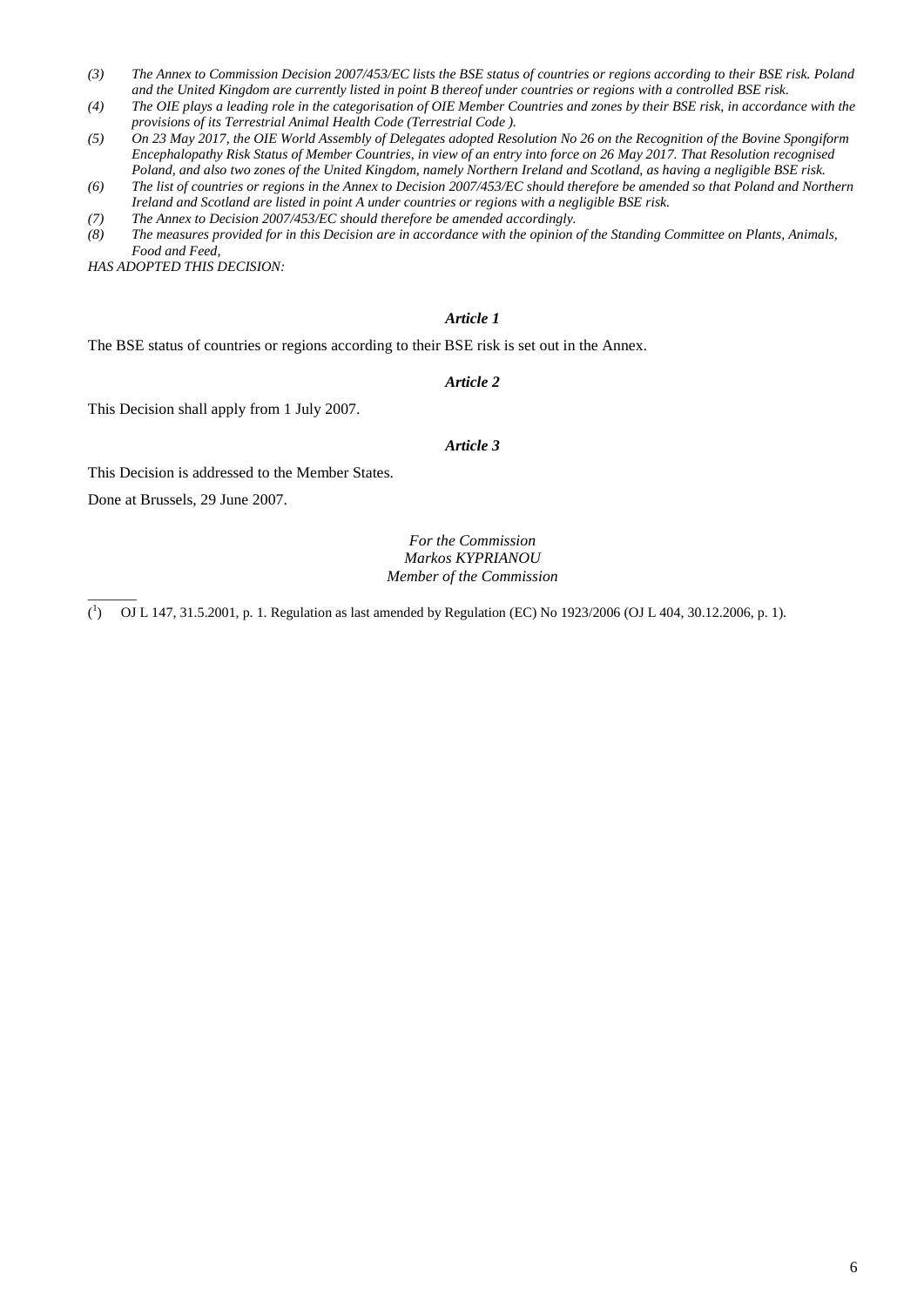## *ANNEX LIST OF COUNTRIES OR REGIONS*

## **A. Countries or regions with a negligible BSE risk**

*Member States*

- Belgium
- Bulgaria
- Czech Republic
- Denmark
- **Germany**
- Estonia
- Croatia
- Italy
- Cyprus
- Latvia
- Lithuania
- Luxembourg
- Hungary
- Malta
- Netherlands
- Austria
- Poland
- Portugal
- Romania
- Slovenia
- Slovakia
- Spain
- Finland
- **Sweden**

# *Regions of Member States*

- Northern Ireland
- Scotland

## *European Free Trade Association countries*

- Iceland
- Liechtenstein
- Norway
- Switzerland

# *Third countries*

- Argentina
- Australia
- Brazil
- Chile
- Colombia
- Costa Rica
- India
- Israel
- Japan
- Namibia
- New Zealand
- Panama
- Paraguay
- Peru